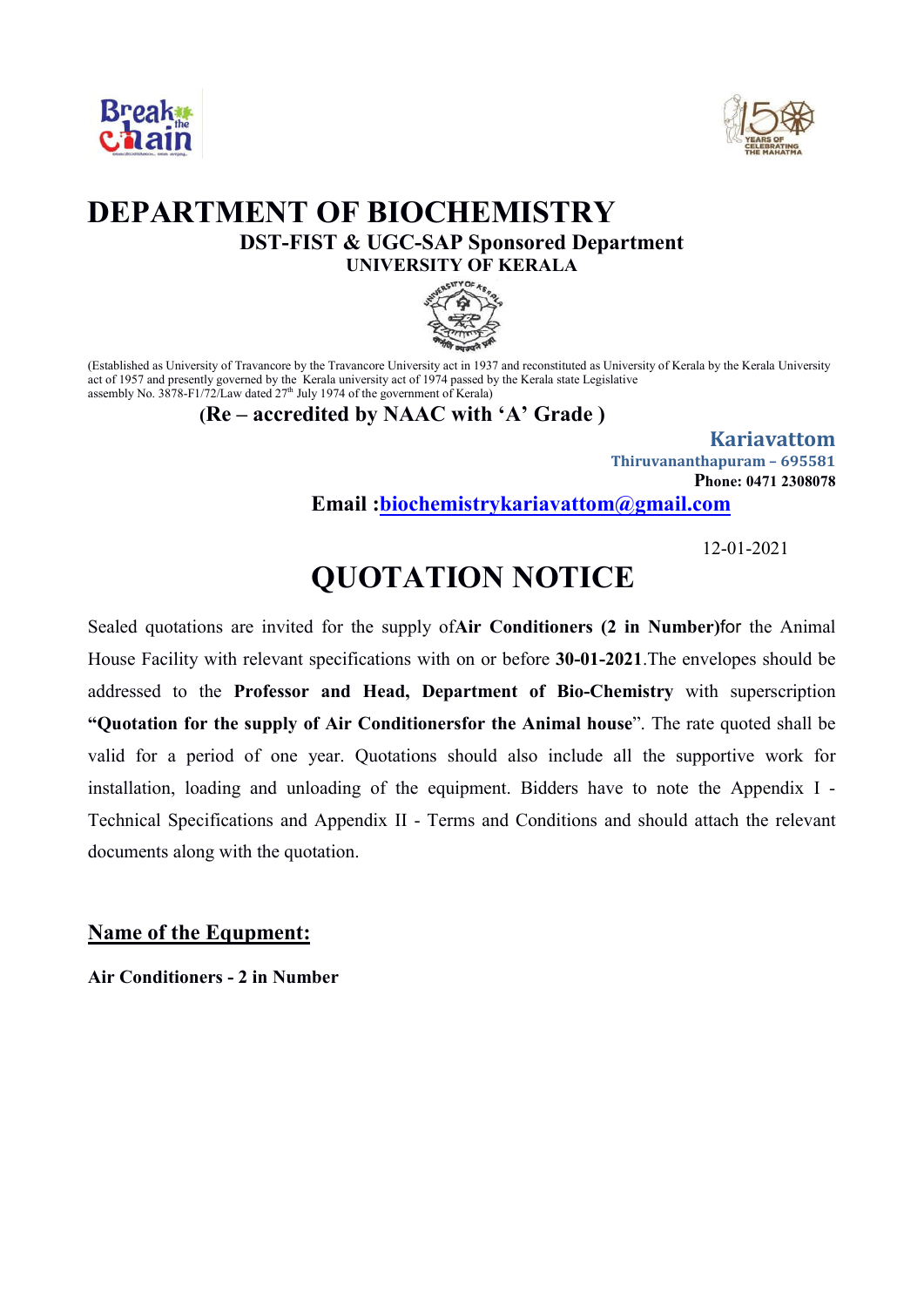### **APPENDIX I- TECHNICAL SPECIFICATIONS AIR CONDITIONERS (AC) – (2 in number)**

| SI.              | <b>Item Description</b>                                                                                                                                                                                                                                                                                                                                                                                                                                                                                                                                                                                                                                                                                                                                                                                                                                                                                                                                                                                                                                                                                                                                                                                                                                                                                                                                                                                                                                                                                                                                                                                                                                                                                                                                                                                                                       | Qty            | Unit       |
|------------------|-----------------------------------------------------------------------------------------------------------------------------------------------------------------------------------------------------------------------------------------------------------------------------------------------------------------------------------------------------------------------------------------------------------------------------------------------------------------------------------------------------------------------------------------------------------------------------------------------------------------------------------------------------------------------------------------------------------------------------------------------------------------------------------------------------------------------------------------------------------------------------------------------------------------------------------------------------------------------------------------------------------------------------------------------------------------------------------------------------------------------------------------------------------------------------------------------------------------------------------------------------------------------------------------------------------------------------------------------------------------------------------------------------------------------------------------------------------------------------------------------------------------------------------------------------------------------------------------------------------------------------------------------------------------------------------------------------------------------------------------------------------------------------------------------------------------------------------------------|----------------|------------|
| No:              |                                                                                                                                                                                                                                                                                                                                                                                                                                                                                                                                                                                                                                                                                                                                                                                                                                                                                                                                                                                                                                                                                                                                                                                                                                                                                                                                                                                                                                                                                                                                                                                                                                                                                                                                                                                                                                               |                |            |
| $\overline{1}$ . | <b>AIR CONDITIONS (AC)</b>                                                                                                                                                                                                                                                                                                                                                                                                                                                                                                                                                                                                                                                                                                                                                                                                                                                                                                                                                                                                                                                                                                                                                                                                                                                                                                                                                                                                                                                                                                                                                                                                                                                                                                                                                                                                                    | $\overline{2}$ |            |
| $\overline{1}$   | Supply, installation, testing and commissioning the following capacity of wall mounting, high<br>energy efficient, single phase, inverter type, split air conditioner unit (IDU) having 5-star rating,<br>fitted with hermetically sealed compressor (ODU) suitable for eco-friendly and energy efficient<br>refrigerants R-32 / R-410A, conforming to IS: 1391 Part-2 1992 (with latest amendments except<br>power consumption norms) suitable for operation on 230 V, 50 Hz AC supply and capable of<br>performing functions such as cooling, dehumidifying, air circulating, filtering etc and having<br>features of long distance piping flexibility, wide angle air flow, indoor noise level $\leq$ 43 dB as<br>required. The condensing and evaporating coils should be made of copper tubes (100% copper) and<br>a standard length of 3 metres of soft drawn bright annealed copper refrigerant pipes of suitable<br>sizes should be supplied along with the AC unit for the function of suction and discharge and the<br>copper pipes should be properly insulated with 10 mm thick closed cell Class O elastomeric nitrile<br>rubberised foam sleeve insulation. A standard length of 3 metres of suitable size ISI marked<br>flexible copper control cable for electrically connecting IDU and ODU of AC unit and<br>microprocessor based cordless remote control with required number of suitable batteries should<br>also be supplied along with the AC unit as required. There should be 3 numbers of free service for<br>the AC unit for one year applicable from the date of commissioning. One year replacement<br>warranty should be provided for the entire AC unit along with the PCB and ten years exclusive<br>warranty should be provided for the compressor. (Make- Panasonic, Voltas, Carrier, Bluestar or<br>Daikin) |                |            |
| $\rm{a}$         | 1-Ton split type inverter AC. (5-star rated)                                                                                                                                                                                                                                                                                                                                                                                                                                                                                                                                                                                                                                                                                                                                                                                                                                                                                                                                                                                                                                                                                                                                                                                                                                                                                                                                                                                                                                                                                                                                                                                                                                                                                                                                                                                                  | $\overline{2}$ | <b>Nos</b> |
| $\overline{2}$   | Supply and providing extra length of superior quality soft drawn bright annealed copper refrigerant<br>pipes (suction and discharge) of suitable sizes for extending the refrigerant piping between ODU<br>and IDU of the AC unit and properly insulating the copper pipes with 10 mm thick closed cell<br>Class O elastomeric nitrile rubberised foam sleeve insulation including brazing, pressure check,<br>leak testing etc as required.                                                                                                                                                                                                                                                                                                                                                                                                                                                                                                                                                                                                                                                                                                                                                                                                                                                                                                                                                                                                                                                                                                                                                                                                                                                                                                                                                                                                  | $\overline{2}$ | Metre      |
| a                | 3 core 4.00 sq. mm copper conductor round flexible cable.                                                                                                                                                                                                                                                                                                                                                                                                                                                                                                                                                                                                                                                                                                                                                                                                                                                                                                                                                                                                                                                                                                                                                                                                                                                                                                                                                                                                                                                                                                                                                                                                                                                                                                                                                                                     |                |            |
| $\overline{3}$   | Supply and drawing the following sizes of multi-core PVC insulated & FRLS PVC sheathed<br>650/1100 V grade copper conductor round flexible cables conforming to IS 694 part I 1960 in the<br>existing surface / recess conduit for electrically connecting IDU and ODU of the AC unit as<br>required including giving necessary connections of the following sizes.                                                                                                                                                                                                                                                                                                                                                                                                                                                                                                                                                                                                                                                                                                                                                                                                                                                                                                                                                                                                                                                                                                                                                                                                                                                                                                                                                                                                                                                                           |                |            |
| a                | 3 core 4.00 sq. mm copper conductor round flexible cable.                                                                                                                                                                                                                                                                                                                                                                                                                                                                                                                                                                                                                                                                                                                                                                                                                                                                                                                                                                                                                                                                                                                                                                                                                                                                                                                                                                                                                                                                                                                                                                                                                                                                                                                                                                                     |                | Metre      |
| $\overline{4}$ . | Supply and fixing good quality of factory made powder coated MS frames (wall mounting<br>brackets) using required numbers of suitable size anchor bolts for mounting the out door unit of AC<br>in position along with anti vibration pads as required.                                                                                                                                                                                                                                                                                                                                                                                                                                                                                                                                                                                                                                                                                                                                                                                                                                                                                                                                                                                                                                                                                                                                                                                                                                                                                                                                                                                                                                                                                                                                                                                       | $\overline{2}$ | sets       |
| 5.               | Supply, installation, testing and commissioning of wall mounting type 4 kVA voltage stabilizer<br>with input voltage range of 170 V - 270 V having features of high power efficiency, intelligent time<br>delay system, Low & High voltage cut-off protection, built-in thermal overload protection, LED<br>indications etc suitable for single phase 1-Ton air conditioner unit. Warranty- Five years. (Make:<br>V-Guard, Crompton or Microtek)                                                                                                                                                                                                                                                                                                                                                                                                                                                                                                                                                                                                                                                                                                                                                                                                                                                                                                                                                                                                                                                                                                                                                                                                                                                                                                                                                                                              | $\overline{2}$ | <b>Nos</b> |
| $\overline{6}$ . | Supply and Fixing the following modular switches & accessories in the existing front plates and<br>giving necessary connections as required (RoHS compliant                                                                                                                                                                                                                                                                                                                                                                                                                                                                                                                                                                                                                                                                                                                                                                                                                                                                                                                                                                                                                                                                                                                                                                                                                                                                                                                                                                                                                                                                                                                                                                                                                                                                                   |                |            |
| a                | 16A 3-pin plug top.                                                                                                                                                                                                                                                                                                                                                                                                                                                                                                                                                                                                                                                                                                                                                                                                                                                                                                                                                                                                                                                                                                                                                                                                                                                                                                                                                                                                                                                                                                                                                                                                                                                                                                                                                                                                                           | $\mathbf{2}$   | <b>Nos</b> |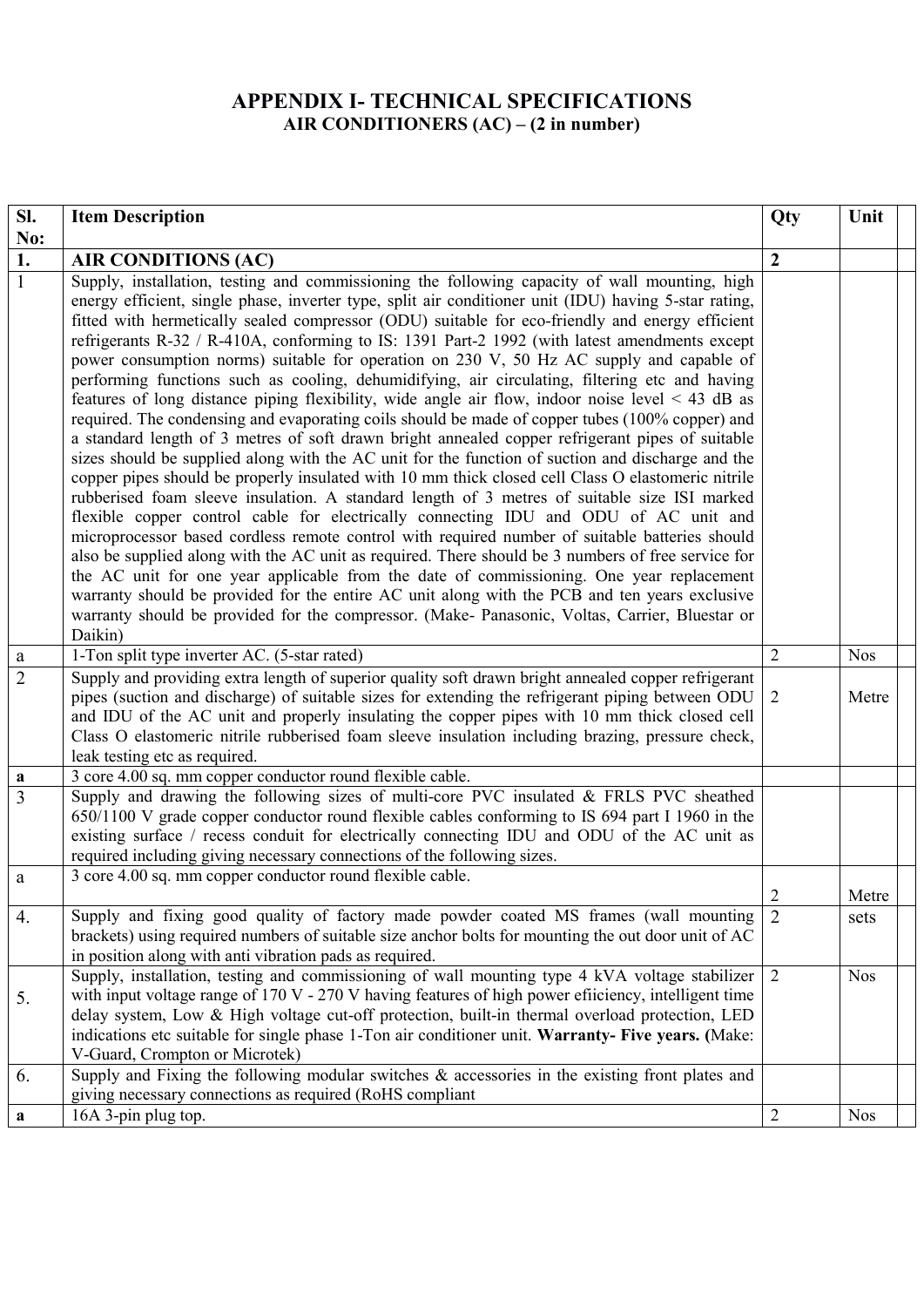## **APPENDIX II- TERMS AND CONDITIONS**

- **1.** Separate tender along with separate sets of all necessary documents should be submitted for each instrument. The main envelop should be superscribed: "TENDER FOR SUPPLY OF ………………. (ENTER NAME OF EQUIPMENT). Last date of submission ............................" The date of Opening of Technical Bid and Financial Bid is indicated above.
- **2.** For those bidders submitting tenders for more than one instrument, separate applications for each instrument (Tender Bid and Financial Bid) must be placed in individual sealed envelopes and these envelops must be placed inside a bigger envelope. Only one model can be quoted in a tender. If the tenderer wants to quote for more than one model separate tenders should be submitted. If more than one model is quoted in a single tender it will be summarily rejected.
- **3.** The tenders received late, without required documents or incomplete in any respect / misleading will be summarily rejected.
- **4.** The proposals shall be submitted in two parts, viz. **Technical bid and Financial bid in two separate sealed envelopes** (with respective marking superscribed in bold). The first envelope (envelope 1) marked **"Technical bid"** should include the technical specifications. The first envelope should not contain any cost information whatsoever. The second envelope (envelope 2) marked **"Financial bid"** should contain the detailed price offer in prescribed format. Both the sealed envelopes Technical bid and Financial bid should be placed in a bigger sealed cover. The top of cover must also contain Name and Address of the tenderer, telephone and other contact details for further correspondence. The financial bids of only technically acceptable offers will be opened for further evaluation and ranking before awarding the contract.
- **5.** The Bidder should be a manufacturer or their dealer specifically authorized by the manufacturer to quote on their behalf for this tender. Certificate to this effect should be included in the quotation.
- **6.** The models quoted should be in successful operation for at least one year as on the date of Bid opening.
- **7.** Prices are to be quoted *FOR DESTINATION (Department of Biochemistry, University of Kerala, Kariavattom).* The prices quoted should clearly indicate the following charges: Price of the equipment; Price of optional accessories if any; Customs duty (after submission of custom and excise exemption certificate); Customs Clearance Charges and transportation charges. **If these details are not provided it will be considered that the price quoted is inclusive of all charges.**
- **8.** The quotation submitted shall remain valid at least for 90 days from the date of opening the quotation. Validity beyond three months from the date of opening of the quotation shall be by mutual consent.
- **9.** The manufacturer /supplier should provide training to the laboratory personnel in the installation, operation and maintenance of the instruments.
- **10.** Complete technical details of pre-installation requirements should be furnished along with the technical bid. Vendors are expected to supply all other installation accessories, infrastructures, facilities and services required for successful installation and smooth operation of the equipment. Vendors may conduct the site survey before installation at no additional cost.